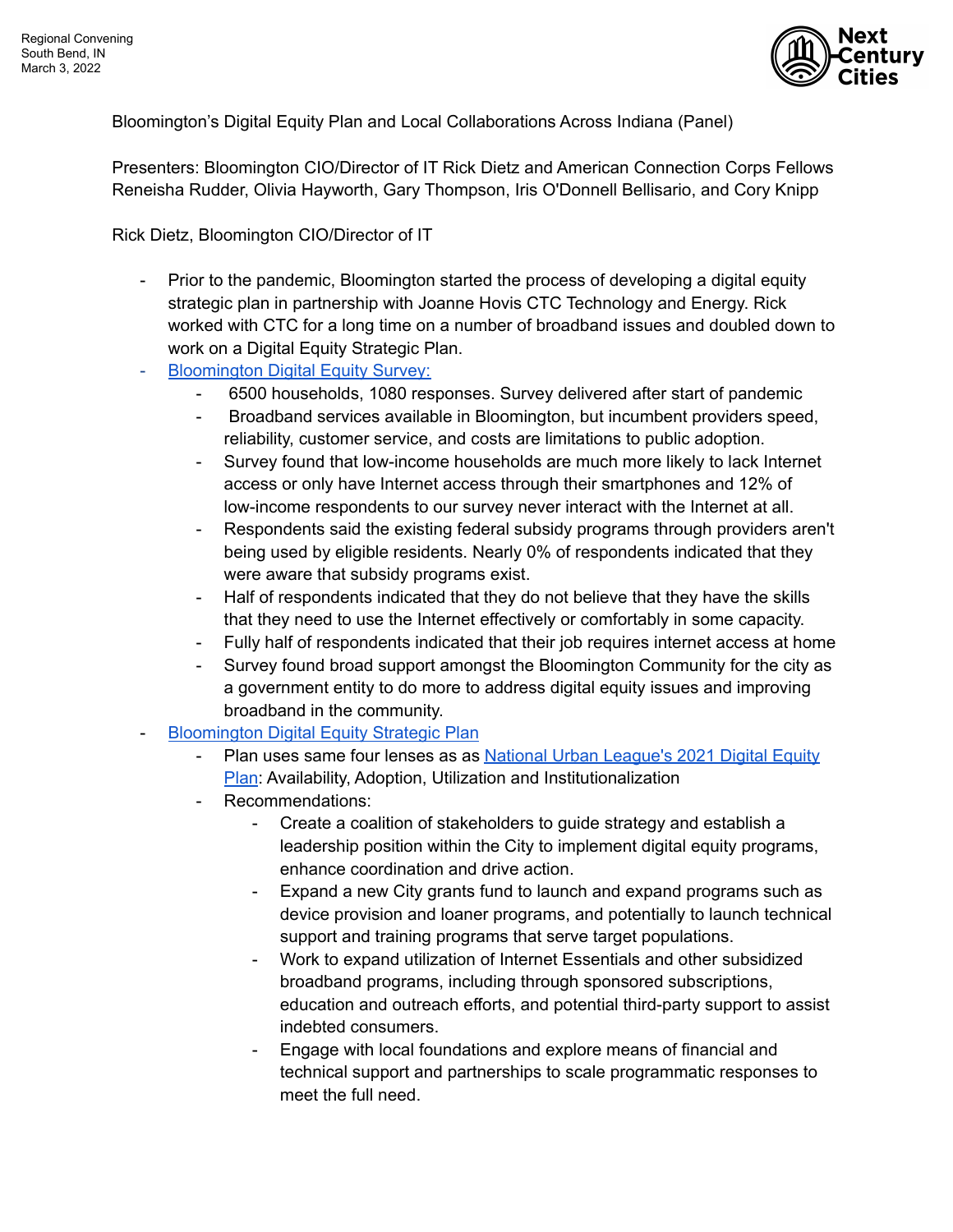

- Facilitate broadband competition to potentially improve service and lower prices; consider the feasibility of expanding Wi-Fi in public housing and in City public spaces.
- Actions taken in alignment with strategic plan:
	- Rolled out digital equity grants in 2020-2021 and another round in 2022
	- Worked to expand loaner pools within the community in partnership with the Monroe County Public Library.
	- Deploying Wi-Fi to underserved areas with a focus on our local parks again in areas of need.
	- Pitched a number of digital equity projects for state funding
	- Working with a potential new market entrant fiber provider to provide more ubiquitous high speed service within our community.

## [American Connection Corps Fellows](https://www.leadforamerica.org/american-connection-corps)

The American Connection Corps is the nation's largest fellowship program focused on bridging the digital divide.

Emma Woods - Digital Inclusion Fellow working with eleven counties (Uplands Regions) to develop a regional Digital Equity Plan that will be the pathway to expanding digital equity and resources across those communities

Reneisha Rudder - Digital Inclusion Fellow working with Southeast Indiana Regional Planning Commission located in Versailles to establish a community broadband task force and achieve [Broadband Ready Community](https://www.in.gov/ocra/files/Broadband_Ready_Facts_2019.pdf) certification. Also working on rolling out a regional digital inclusion plan that has been put together with substantial community input, engaging community leaders to build buy-in for four goals.

Olivia Hayworth - Digital Inclusion Fellow working with 'Thrive West Central' and their Digital Inclusion Alliance to plan and execute a regional broadband survey and turn it into a regional Digital Equity Plan

Gary Thompson - Digital Inclusion Fellow working with the East Central Indiana Regional Planning District on a master plan for Delaware County and their broadband infrastructure. Also working on data collection, education and outreach to local community leaders around Digital Equity and connecting with Indiana Office of Technology on cybersecurity initiatives.

Iris O'Donnell Bellisario- Digital Inclusion Fellow working with Southern Indiana Development Commission and local Chambers of Commerce on small business digital equity programs and integrating broadband into different aspects of regional economic resilience strategy

Courtney Nip - Digital Inclusion Fellow working with the Eastern Indiana Regional Planning Commission across five counties to develop their Digital Inclusion Plans and promote the